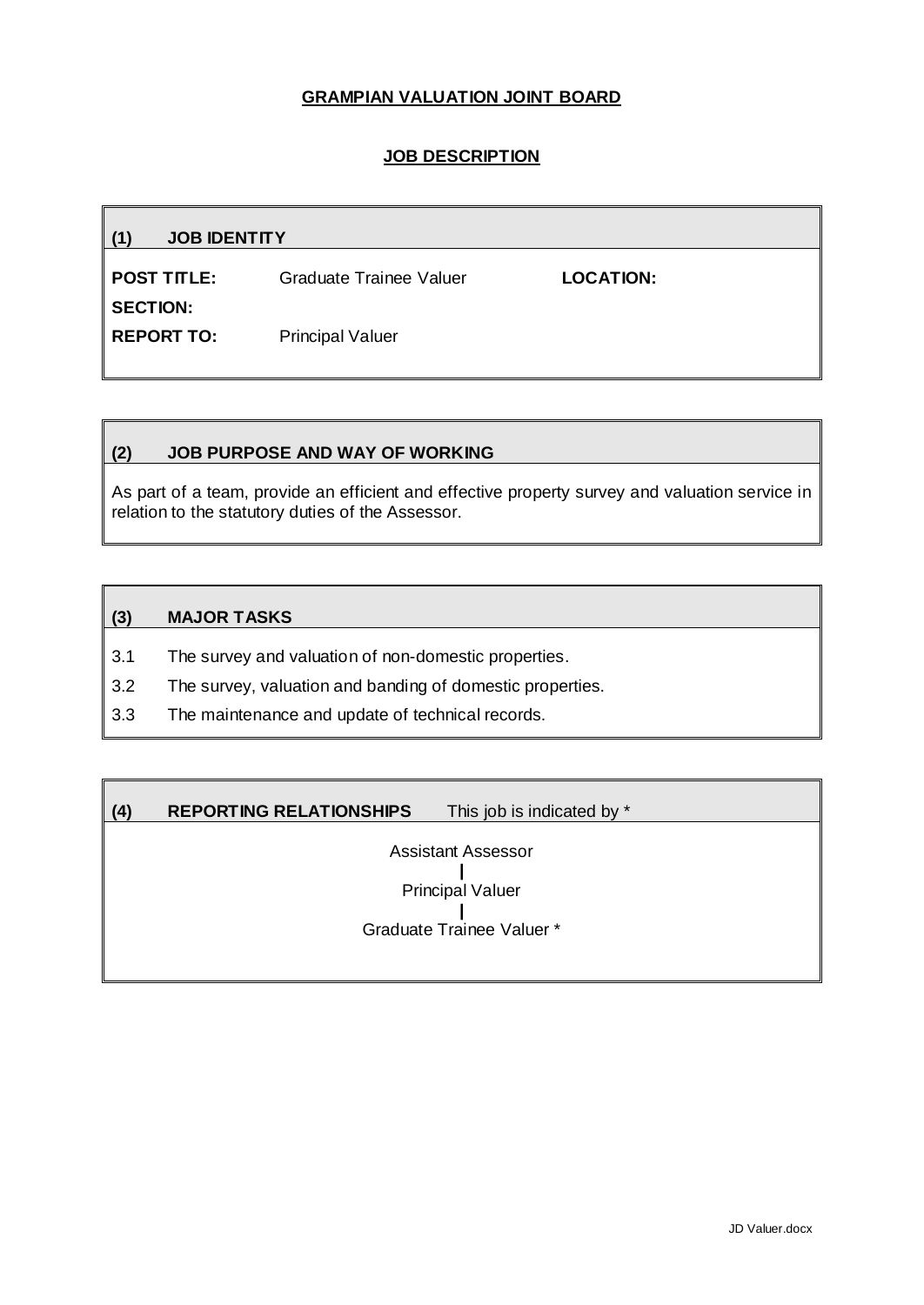# **(5) DUTIES TYPICALLY INCLUDE:**

## **5.1 The survey and valuation of non-domestic properties**

- 5.1.1 Monitor building warrants and planning consents for new and altered properties.
- 5.1.2 Liaise with developers and occupiers as to progress of new build/alterations.
- 5.1.3 Inspect new and altered properties.
- 5.1.4 Draw floor layout plans to scale and prepare construction and situation survey reports.
- 5.1.5 Calculate floor areas and input property related details into the non-domestic property computer system.
- 5.1.6 Prepare valuations based on approved schemes of valuation.
- 5.1.7 Assist in the discussion and negotiation of valuations with non-domestic ratepayers and their professional agents.
- 5.1.8 Assist in the preparation of appeal cases for hearing before the Valuation Appeal Committee.
- 5.1.9 Assist the Principal Valuer/Assistant Assessor with survey and valuation of more complex properties and plant and machinery.
- 5.5.10 Assist the Principal Valuer/Assistant Assessor in updating systems and handling technical information at general revaluations.
- 5.5.11 Deal with enquiries from ratepayers and other Assessors offices.
- **5.2 The survey, valuation and banding of domestic properties.**
- 5.2.1 Monitor building warrants and planning consents for new and altered properties.
- 5.2.2 Liaise with developers and site agents on construction sites.
- 5.2.3 Inspect, measure and note construction details for new and altered properties.
- 5.2.4 Draw floor layout plans to scale and prepare construction and situation survey reports.
- 5.2.5 Calculate floor areas and input property related details into the Council Tax computer system.
- 5.2.6 Estimate open market values for domestic properties at the level pertaining on 1 April 1991 based on sales evidence.
- 5.2.7 Prepare bandings for entry in the Valuation List.
- 5.2.8 Discuss valuation bandings with Council Tax payers or their professional agents.
- 5.2.9 Assist in the preparation of appeal cases for hearing before the Valuation Appeal Committee.